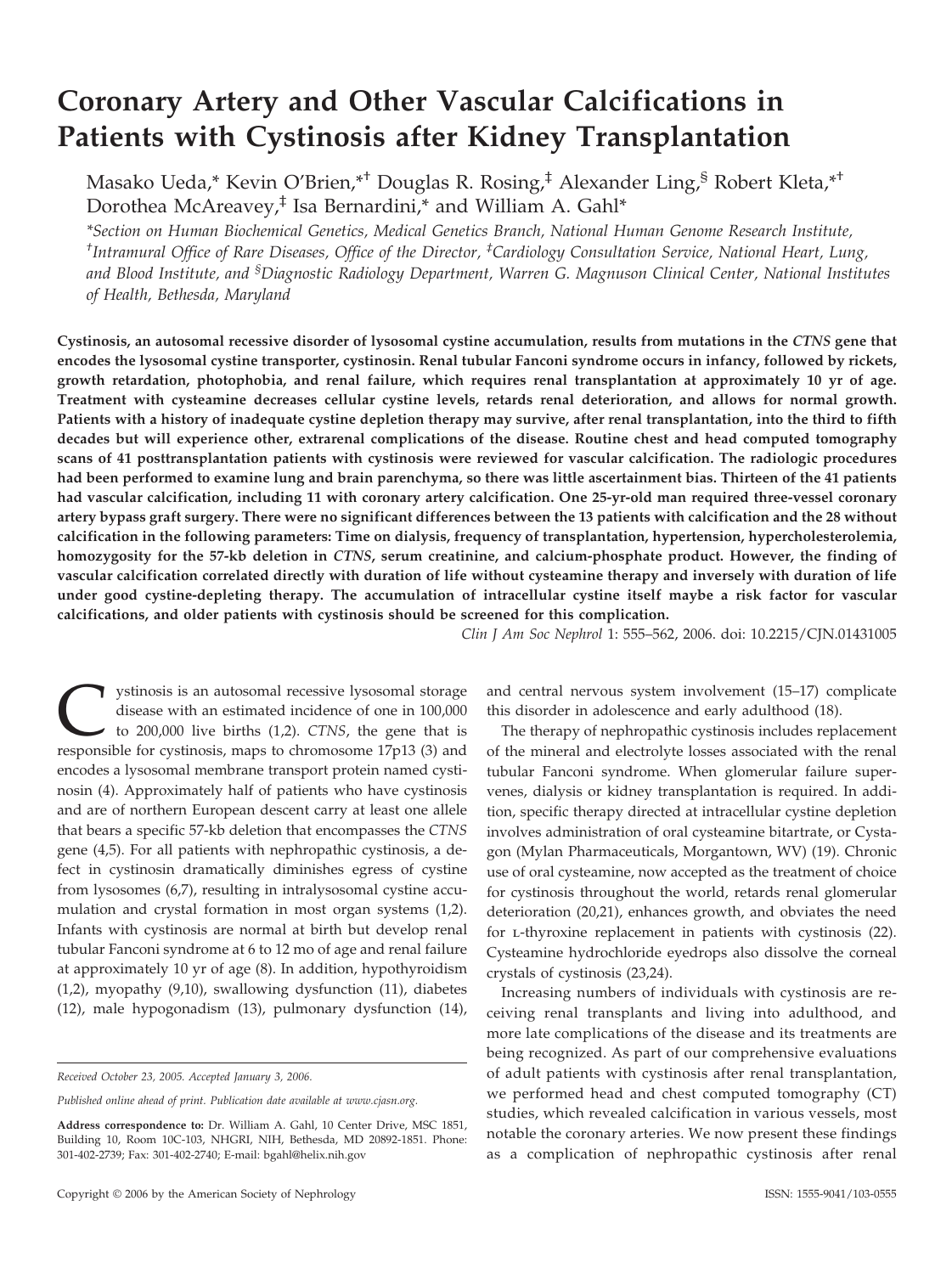transplantation in patients with a history of inadequate oral cysteamine therapy.

## **Materials and Methods**

## *Patients*

Nephropathic cystinosis was diagnosed on the basis of characteristic clinical findings plus an elevated leukocyte cystine content: 3.0 nmol half-cystine/mg protein (normal <0.2). All patients were enrolled in a protocol that was approved by the Institutional Review Boards of the National Institute of Child Health and Human Development and the National Human Genome Research Institute, and all patients gave written informed consent. Cystinosis severity scores (5) were based on age at diagnosis, the Fanconi Syndrome Index (a measure of aminoaciduria [25]), pretreatment leukocyte cystine levels (measured using the cystine binding protein assay [26]), age at renal failure, and age at which serious extrarenal complications occurred (27).

#### *Radiologic Procedures*

All of the CT studies were obtained according to standard clinical protocols for the head and the body. For the brain studies, the earliest two were obtained on spiral CT equipment (General Electric Medical Systems, Milwaukee, WI). All subsequent brain studies were conducted using multichannel ("multislice") machines (Philips Medical Systems, Eindhoven, Netherlands; and General Electric Medical Systems). All studies used 5-mm or thinner collimation. For the torso studies, the earliest three were performed on spiral CT equipment, using either 5 or 10-mm collimation and 1:1 pitch; all subsequent chest studies were obtained using these same multichannel scanners and consecutive 5-mm images. Both head and chest studies were conducted without vascular contrast administration.

#### *Molecular Diagnostics*

Mutation analysis of the *CTNS* gene, using multiplex analysis of the 57-kb deletion, was performed as described (5,28).

### **Results**

Between October 1997 and January 2005, 41 patients who were aged 8 to 47 and had nephropathic cystinosis underwent a CT scan of the chest to rule out parenchymal lung disease. When multiple CT scans were available on a patient, only the most recent result was included in this analysis. Thirteen (32%) patients had vascular calcification detected incidentally; in 11, the calcification was in the coronary arteries. The characteristics of the 13 patients with calcifications were compared with those of 28 patients who lacked vascular calcifications (Table 1). The 13 patients with vascular calcifications were older ( $P = 1 \times$  $10^{-7}$ ) and had lived longer without cysteamine therapy than the 28 patients who lacked vascular calcifications ( $P = 3 \times$  $10^{-6}$ ). The duration of treatment with oral cysteamine therapy was shorter for the group with vascular calcifications than for the group without this complication, although the difference did not approach statistical significance  $(P = 0.21)$ . When all 41 patients were considered, the fraction with vascular calcifications increased with the number of years off cysteamine (Figure 1A) and decreased with the number of years on cysteamine (Figure 1B). The groups with and without vascular calcifications differed significantly in the frequency of diabetes  $(P =$ 0.0034); all of the patients who required insulin had undergone a renal allograft procedure, were receiving prednisone, and had their diabetes for between 4 and 11 yr at the time of the CT examination. The groups with and without calcifications did not differ significantly in the duration of dialysis ( $P = 0.06$ ) or in the fraction of patients who had received a renal allograft  $(P = 0.07)$ . The two groups resembled each other in the frequency of hypertension, hypercholesterolemia, and homozygosity for the 57-kb deletion in *CTNS* (Table 1). They did not

| <i>Table 1.</i> Characteristics of patients who had cystinosis with and without vascular calcifications |  |  |  |
|---------------------------------------------------------------------------------------------------------|--|--|--|
|---------------------------------------------------------------------------------------------------------|--|--|--|

|                                                        | No Calcifications<br>$n = 28$<br>$\bar{x}$ ± SEM (range) | Calcifications<br>$n = 13$<br>$\bar{x}$ ± SEM (range) | $P^a$              |
|--------------------------------------------------------|----------------------------------------------------------|-------------------------------------------------------|--------------------|
| Age $(yr)$                                             | $22.0 \pm 1.1(8 \text{ to } 33)$                         | $35.6 \pm 1.9$ (24 to 47)                             | $1 \times 10^{-7}$ |
| Time off cysteamine $(yr)^b$                           | $14.3 \pm 1.8$ (1 to 31)                                 | $30.9 \pm 2.3$ (18 to 47)                             | $3 \times 10^{-6}$ |
| Time on cysteamine (yr)                                | $7.8 \pm 1.5$ (0 to 24)                                  | $4.7 \pm 1.3$ (0 to 14)                               | 0.21               |
| Time on dialysis (yr)                                  | $0.7 \pm 0.3$ (0 to 5) <sup>c</sup>                      | $2.1 \pm 0.8$ (0 to 11)                               | 0.06               |
| Diabetes $(n \text{ patients})$                        | 2/28                                                     | 6/13                                                  | 0.0034             |
| Posttransplantation ( $n$ patients)                    | 22/28                                                    | 13/13                                                 | 0.07               |
| Hypertensive <sup>d</sup> ( <i>n</i> patients)         | 6/28                                                     | 3/13                                                  | 0.91               |
| Homozygous 57-kb deletion <sup>e</sup> ( $n$ patients) | 8/25                                                     | 6/13                                                  | 0.39               |
| Hypercholesterolemia <sup>f</sup> ( $n$ patients)      | 7/28                                                     | 4/13                                                  | 0.70               |
| Serum creatinine $(mg/dl)^g$                           | $1.6 \pm 0.2$ (0.3 to 4.8)                               | $1.9 \pm 0.4$ (0.4 to 5.6)                            | 0.59               |
| $Ca \times P$ product                                  | $40.8 \pm 2.3$ (29 to 92)                                | $38.0 \pm 2.4$ (29 to 58)                             | 0.47               |

<sup>a</sup>T test (two-sided) or  $\chi^2$  test.<br><sup>b</sup>To be considered to be recei

To be considered to be receiving cysteamine adequately for any length of time, a leukocyte cystine value -2.5 nmol halfcystine/mg protein was required.

 ${}^{c}n = 27.$ 

 $\rm{^{dB}S}$ ystolic BP  $\geq$ 140 mmHg or diastolic BP  $\geq$ 90 mmHg.<br><sup>eIn</sup> CTMS gane: not all patients provided DNA for tes

<sup>e</sup>In *CTNS* gene; not all patients provided DNA for testing.

Total cholesterol  $\geq$ 200 mg/dl or receiving lipid-lowering therapy.<br><sup>8</sup>Does not include data of patients on dialysis (three with no calcif

Does not include data of patients on dialysis (three with no calcifications; one with calcifications).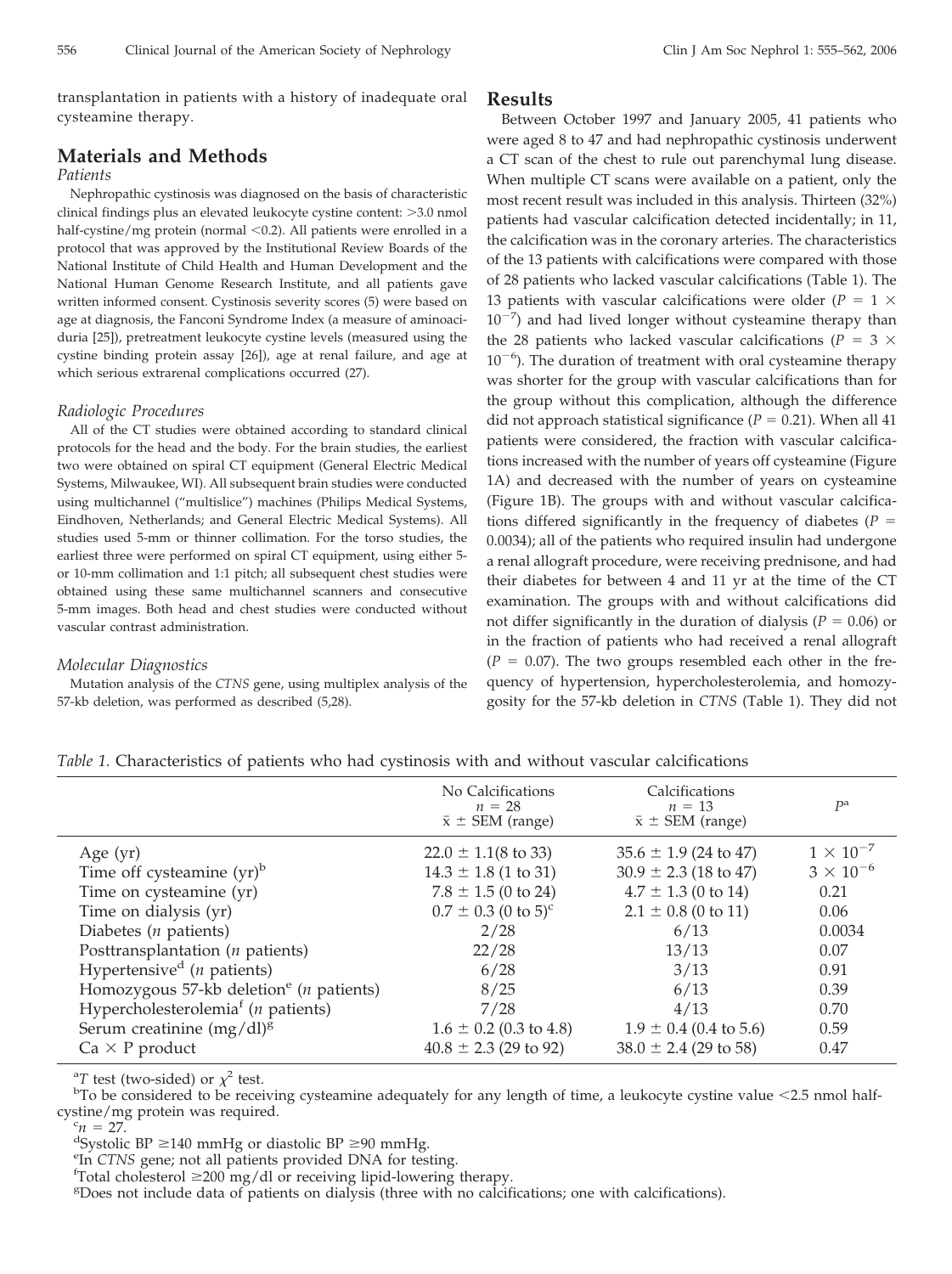Clin J Am Soc Nephrol 1: 555–562, 2006 Calcifications in Cystinosis 557

differ in mean serum creatinine concentration or calcium-phosphate product (Table 1). The posttransplantation patients took a wide variety of immunosuppressive agents but did not commonly receive lipid-lowering agents.

The clinical characteristics of the patients with vascular calcification are shown in Table 2. Twenty-three renal allografts had been performed on the 13 patients, nine of whom had undergone dialysis before the procedure. In addition to the three patients with total cholesterol levels 200 mg/dl (Tables 1 and 2), three other patients had triglyceride levels  $>150$ mg/dl and one patient with diabetes had an LDL cholesterol level  $>100$  mg/dl. All of these values constitute cardiovascular disease risk factors according to the National Cholesterol Education Program Adult Treatment Plan III guidelines.

Overall, the calcification involved various vessels, including the aorta, coronary, left subclavian, right brachiocephalic, carotid, and vertebral arteries. For example, extensive vertebral artery calcification was visible on CT scan of the head in patient 6 (Figure 2). The following cases illustrate the potential endorgan ischemic complications that can occur in posttransplantation patients with cystinosis and vascular calcification.

Patient 2 (Table 2) was a 25-yr-old Hispanic man who presented with symptoms of exercise-induced angina. He was born after an uncomplicated pregnancy but developed failure to thrive at 6 mo of age. At 1 yr of age, renal Fanconi syndrome and rickets were diagnosed. A definitive diagnosis of cystinosis was not made until 5 yr of age. The patient began hemodialysis at 7.5 yr of age and within 6 mo received a cadaveric renal allograft. He developed hypertension at age 10, hypothyroidism 1 yr later, and hypercholesterolemia during adolescence. Chronic graft rejection required a second, living-related donor transplant at 20 yr of age.

This patient's severity score was 2.7, reflecting a significant degree of impairment as a result of nephropathic cystinosis (5). His leukocyte cystine level, without cystine-depleting therapy, was 10.8 nmol half-cystine/mg protein (normal <0.2). Cysteamine therapy, in the form of phosphocysteamine, was initiated upon the patient's first admission to the National Institutes of Health (NIH) Clinical Center at 11 yr of age. Later, cysteamine bitartrate (Cystagon) was administered. The patient received cysteamine therapy between the ages of 10 and 15 yr, during which time his leukocyte cystine level averaged 2.2 nmol half-cystine/mg protein ( $n = 8$ ; range 0.6 to 4.9) on doses ranging from 275 to 400 mg every 6 h. During this time, the leukocyte cystine was 2.5 nmol half-cystine/mg protein for a full year, meaning that compliant therapy was achieved for a total of 4 yr (Table 2). The patient did not return to the NIH for 10 yr, at which time he was 25 yr of age.

Recently, the patient complained of a "pressure-like" sensation while walking briskly or climbing stairs. He denied nausea, dyspnea, or radiation of the pressure or pain. He had never smoked. Further evaluation revealed hypothyroidism with a thyroid-stimulating hormone of 414  $\mu$ IU/ml (normal 0.40 to 4.00); free  $T_4$  of 0.2 ng/dl (normal 0.7 to 1.8); and dyslipidemia with a total serum cholesterol of 233 mg/dl (normal 100 to 200 mg/dl), LDL of 163 mg/dl (normal 65 to 129), HDL of 37 mg/dl, and triglycerides of 200 mg/dl (normal  $\leq$ 150). The

hemoglobin was 8.6 g/dl (normal 12.7 to 16.7), and the hematocrit was 25.2% (normal 36.7 to 48.3%), with a mean corpuscular volume of 91 fL (normal 79 to 98).

The resting 12-lead electrocardiogram showed marked sinus bradycardia with low voltage and nonspecific ST segment and T-wave abnormalities. A resting echocardiogram revealed no regional wall motion abnormalities or cardiomegaly. A routine chest CT, obtained as part of our pulmonary evaluation, showed marked calcification in the coronary arteries (Figure 3).

The patient underwent a combination dipyridamole and modified Bruce protocol treadmill stress test with thallium scintigraphy. The treadmill test was stopped after 4 min, 7 s (2.7 metabolic equivalents), because the patient complained of retrosternal chest pain and pressure, dyspnea, and pain radiating into his left arm. At peak exercise, the electrocardiogram showed 2-mm ST segment depression that resolved with rest. Thallium scintigraphy revealed a reversible perfusion defect in the inferior, apical, and septal segments of the myocardium. Subsequent cardiac catheterization (Figure 4) revealed several high-grade stenoses in the proximal left anterior descending artery, a 70% stenosis of the left circumflex before the first obtuse marginal branch, and 80% stenosis in the first obtuse marginal branch. There was also an almost 100% stenosis of the middle portion of the right coronary artery with left to right collaterals (data not shown). Coronary artery bypass was performed using both internal mammary arteries and one saphenous vein graft. Renal function remained stable throughout the hospitalization, with a creatinine clearance of 35 ml/min per



*Figure 1.* Percentage of patients who had cystinosis and vascular calcifications, divided according to the number of years off oral cysteamine therapy (A) or on cysteamine therapy (B).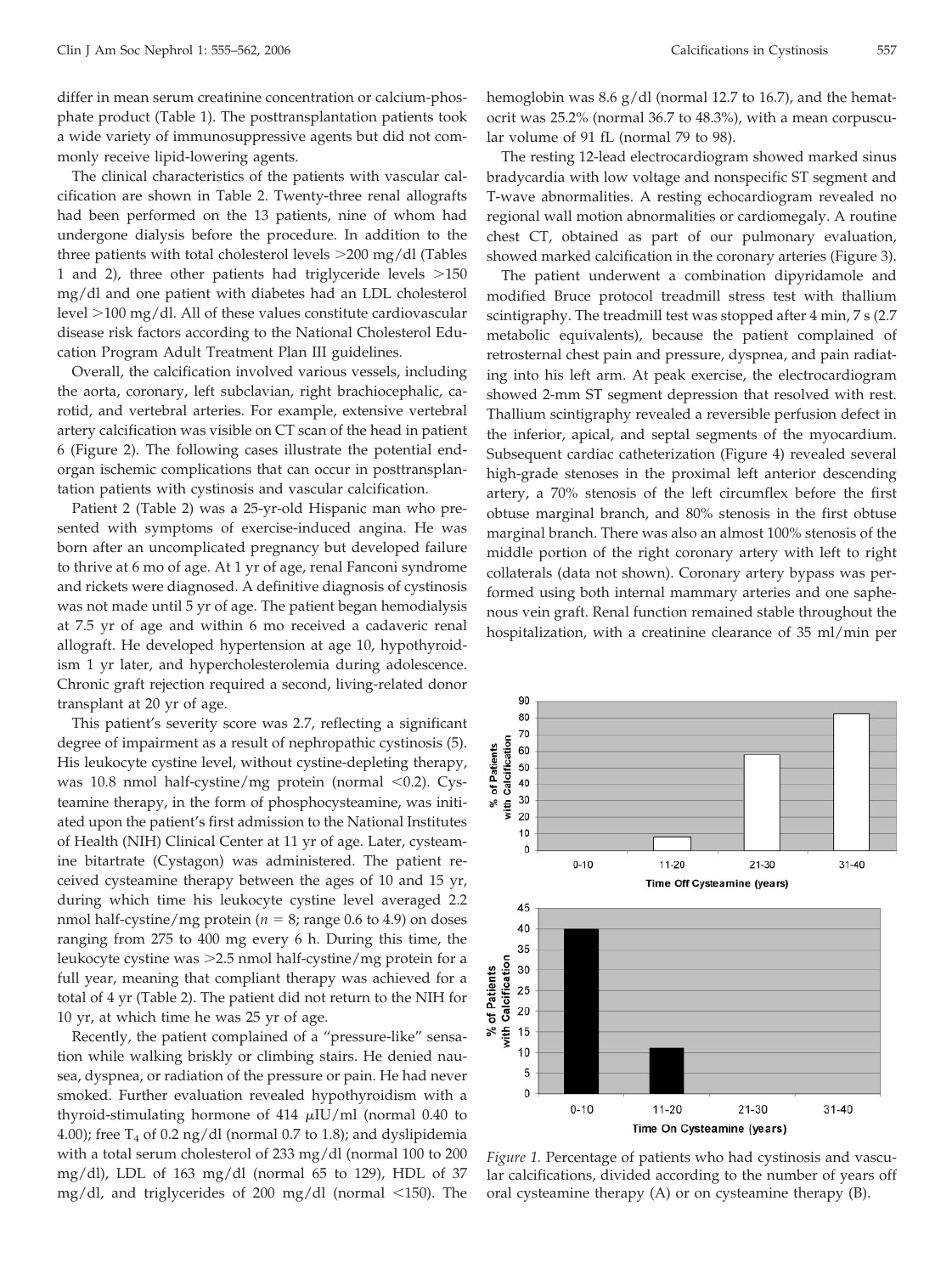*Figure 2.* Vertebral artery calcifications on coronal computed tomography (CT) slice of patient 6. The black arrows highlight dense calcification of the vertebral arteries in this 33-yr-old man.

1.73 m<sup>2</sup>. The patient was started on a  $\beta$  blocker, a statin, and low-dose aspirin and was discharged with follow-up care.

Patient 8 was a 37-yr-old white man with a history of three renal transplants and inadequate cysteamine treatment. He received a diagnosis of nephropathic cystinosis at age 13 mo and hypothyroidism at age 4 yr. Progressive chronic renal failure required hemodialysis and peritoneal dialysis for approximately 6 mo, followed by his first renal transplant at age 14. He received two additional renal allografts at ages 25 and 32 yr, after chronic graft rejection.

This patient had a cystinosis severity score of 1.8. He was homozygous for the 57-kb deletion in *CTNS*. The patient did not begin oral cysteamine therapy until age 20, and he tolerated 300 to 450 mg either three or four times per day over the next 17 yr. Leukocyte cystine levels from age 20 to 29 yr averaged 1.4 nmol half-cystine/mg protein ( $n = 9$ ; range 0.5 to 2.7), but the patient did not return to the NIH between 29 and 37 yr of age. Hence, this patient is credited with 9 yr of "adequate" cysteamine therapy (Table 2).

The patient was hospitalized for a left-sided ischemic stroke at age 36. During that admission, he developed congestive heart failure as a result of volume overload and complained of substernal chest pain. Cardiac catheterization revealed a 75% lesion in his right coronary artery and a 40% lesion in the mid-left anterior descending coronary artery. The right coronary lesion was not amenable to percutaneous intervention, so medical management was initiated.

On routine admission to the NIH Clinical Center at age 37,

Clinical features of patients with cystinosis and radiographic evidence of vascular calcifications<sup>a</sup> *Table* 2. Clinical features of patients with cystinosis and radiographic evidence of vascular calcifications<sup>a</sup>  $\overline{\mathcal{N}}$ 

Patient Age at Age(yr) at yr on Yr off Yr on Serum<br>Patient Cender Dagosis Age(yr) yr yr yr yr off Yr on Central BP TC/TC/LDL C/TC/LDL Cendiovascular<br>Cender Gender Ist, Ard, 3rd Dialysis Cysteamine Creg/di)<br>Deleton Cender S

 $\mathbb B$ 

 $\begin{array}{c} \mbox{Serum} \\ \mbox{Creatinine} \\ \mbox{(mg/dI)} \end{array}$ 

Yr on<br>Cysteanine

Yr off<br>Cysteamine

Yr on<br>Dialysis<sup>b</sup>

Age (yr) at<br>Transplant<br>Ist, 2nd, 3rd

 $\begin{array}{c}\n\text{Age at} \\
\text{Diagnosi} \\
\text{(yr)}\n\end{array}$ 

Age/<br>Gender

Patient

Table .

 $10.19$ 

 $M/5$ 33/M

1/6c

 $\frac{8}{2}$ 

 $\begin{array}{c} \text{Lipid Profile}\\ \text{TC/TG/HDL/LDL}\\ \text{(mg/dl)} \end{array}$ 

 $\begin{array}{c}\n\text{C} \text{TNS} \\
\text{57-46} \\
\text{Deletion}\n\end{array}$ 

1 24/F 24/F 18 18 18 18 18 18/88/66/105 Homozygous Diabetes, hypothyroidism, dysphagia Left anterior descending and right coronary arteries 2 25/M 5 1.4 1.4 120/76 233/200/37/163 None Hypothyroidism, dyslipidemia Extensive right and left coronary artery

126/70 120/76

233/200/37/163 187/88/65/105

Homozygous Homozygous Homozygous

None

Diabetes, hypothyroidism, dysphagia

Hypothyroidism, dyslipidemia Hypothyroidism, peritonitis

Cardiovascular<br>and Other<br>Complications

3 29/F 1 16 3 28 1 1.0 93/55 244 Homozygous Hypothyroidism, peritonitis Abdominal aorta

 $2198$ 

200/117 93/55

4 33/M 5 10 22 10 22 119/52/59/52/59/42 Homozygous Diabetes, hypothyroidism, renal failure, stroke Left anterior descending, circumflex, and right

119/52/59/42 244

5 34/M 4 12, 20 0 26 8 0.4 112/74 171/163/52/89 None Diabetes, hypothyroidism, dysphagia, seizure, sleep apnea, tinnitus Right coronary and left subclavian arteries

171/163/52/89 199/57/69/100

112/74

 $0.4$  $10$ 

109/81

 $\overline{a}$ 

8, 16

 $\overline{a}$ 

M/F

 $12, 20$ 

M/F

None None

coronary arteries

coronary arteries

Left anterior descending, circumflex, and right Right coronary and left subdavian arteries

Diabetes, hypothyroidism, renal failure, stroke Diabetes, hypothyroidism, dysphagia, seizure, Left anterior descending, right coronary, aorta, and

Diabetes, dysphagia, hypogonadism,<br>muscular atrophy

sleep aprica, tinnitus

Left anterior descending and right coronary arteries

Extensive right and left coronary artery

Abdominal aorta

Radiographic Locations of<br>Vascular Calcifications

|                                                                              | المستنصح والمستخدم والمناصب والموالمست والمستح والمستخدم والمستخدم والمستخدم والمستخدم والمستخدم والمستخدم والمستخدم |              |                |         |          |             |    | DTA la analis la la la monda analis analis a la suala<br>otal cholesterol; TG, triglycerides. |              |      |              |
|------------------------------------------------------------------------------|----------------------------------------------------------------------------------------------------------------------|--------------|----------------|---------|----------|-------------|----|-----------------------------------------------------------------------------------------------|--------------|------|--------------|
| Left anterior descending artery and aorta                                    | Pseudotumor cerebri, mitral valve prolapse,<br>dysmenorrhea                                                          | Heterozygous | 162/54/48/103  | 114/68  | $\Xi$    |             |    | 30, 39                                                                                        | 24           |      | $\mathbf{r}$ |
| Left anterior descending and circumflex arteries                             | Hypothyroidism, diabetes, hypogonadism,<br>keratopathy                                                               | Homozygous   | 157/103/65/76  | 128/78  | 22       |             | ඝ  |                                                                                               |              |      | 2            |
| Coronary arteries                                                            | Hypothyroidism, dyslipidemia, seizure,<br>skin cancer                                                                | None         | 218/123/49/148 | 115/66  | $^{0.1}$ |             | ₽  | ≍                                                                                             | $\mathbf{a}$ | 43/M |              |
| Left anterior descending and right coronary arteries                         | thoracic lordosis, parathyroidectomy<br>Diabetes, hypothyroidism, dysphagia,                                         | Heterozygous | 142            | 128/78  |          |             |    |                                                                                               |              |      | $\Xi$        |
| Descending aorta                                                             | Hypothyroidism, renal failure, dysphagia,<br>muscle atrophy                                                          | Heterozygous | 147/83/47/80   | 147/79  | 5.6      | $\supseteq$ | 28 | ສ                                                                                             | 2            | 38/M |              |
| Right coronary artery, right brachiocephalic artery, and<br>carotid arteries | hypogonadism, sleep apnea, heart failure,<br>Hypothyroidism, stroke, dyslipidemia,<br>osteoporosis                   | Homozygous   | 168/313/39/80  | 138/75  | 27       |             | 28 | 14, 25, 32                                                                                    |              | 37/M | $\infty$     |
| Left anterior descending and right coronary arteries                         | Diabetes, hypothyroidism, seizure, hepatitis C,<br>hearing loss                                                      | Homozygous   | 111/233/24/46  | 168/103 | 27       |             | 28 |                                                                                               |              | 35/F | Þ            |
| Left anterior descending, right coronary, aorta, and<br>vertebral arteries   | Diabetes, dysphagia, hypogonadism,<br>muscular atrophy                                                               | None         | 199/57/69/100  | 109/81  | $^{10}$  |             | 33 |                                                                                               |              |      | ७            |

2.5 nmol half-cystine/mg protein was required. be considered to be receiving cysteamine adequately for any length of time, a leukocyte cystine value <<... nmol nair-cystine/mag protein was required. bTo be considered to be receiving cysteamine adequately for any length of time, a leukocyte cystine value  $\overline{a}$ 

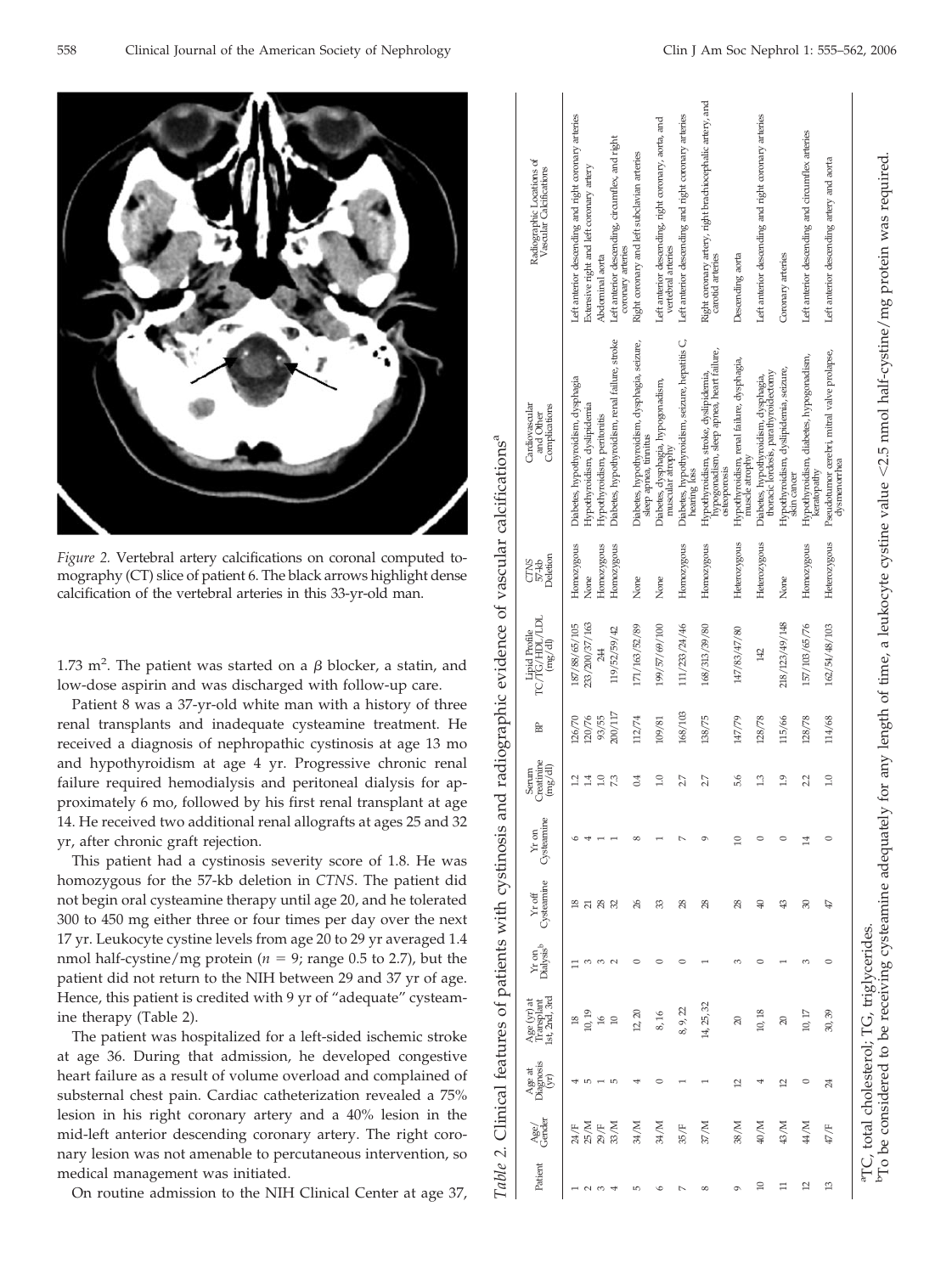

*Figure 3.* Chest CT of patient 2. (A and B) Dense calcification in the left anterior descending artery. (C) Calcification in the proximal portion of the right coronary artery (upper left side of heart) and the left main artery (lower right side of heart). (D) Calcification in the circumflex artery.

the patient denied exertional chest pain or anginal equivalents with his usual activities. His BP was mildly elevated despite therapy with a  $\beta$  blocker, diuretic, and an angiotensin-converting enzyme inhibitor. He had a residual right homonymous hemianopsia and mild memory impairment from his recent cerebrovascular accident. A resting echocardiogram estimated his ejection fraction at 49% with mild global left ventricular hypokinesis. His serum creatinine was 2.6 mg/ dl. Despite cholesterol-lowering therapy, his total cholesterol was 168 mg/dl, the HDL cholesterol was 39 mg/dl, the LDL cholesterol was 80 mg/dl, and the triglycerides were 313 mg/dl. The total homocysteine was 17  $\mu$ M (range 0 to 13), and the high-sensitivity C-reactive protein was 0.673 mg/dl (normal  $<$  0.8). The cysteamine dosage regimen was 300 mg every 6 h, and his leukocyte cystine level was 2.6 nmol half-cystine/mg protein.

High resolution CT revealed evidence of several vascular calcifications, including bilateral calcification in the cavernous portions of the internal carotid arteries (Figure 5). The chest and abdominal CT showed calcification in the right and left coronary arteries, within the aortic arch, and in the distal portion of the abdominal aorta.

Bicycle stress echocardiography revealed reversible myocardial ischemia. The test was stopped after only 5 min because of leg pain and shortness of breath. At peak exercise, 1-mm horizontal ST segment depression occurred in leads III and AVF, 1.5-mm horizontal depression occurred in leads II and V6, and 4-mm horizontal depression occurred in leads V4 and V5. The changes returned to baseline after 9 min of recovery. The echocardiogram demonstrated akinesis of the apex and hypokinesis of the mid-anterior and mid-lateral walls. The final impression was anterolateral ischemia and likely multivessel coronary artery disease. The decision was made first to institute more aggressive medical management for coronary artery disease and then to have the patient evaluated for bypass surgery by his medical team at home.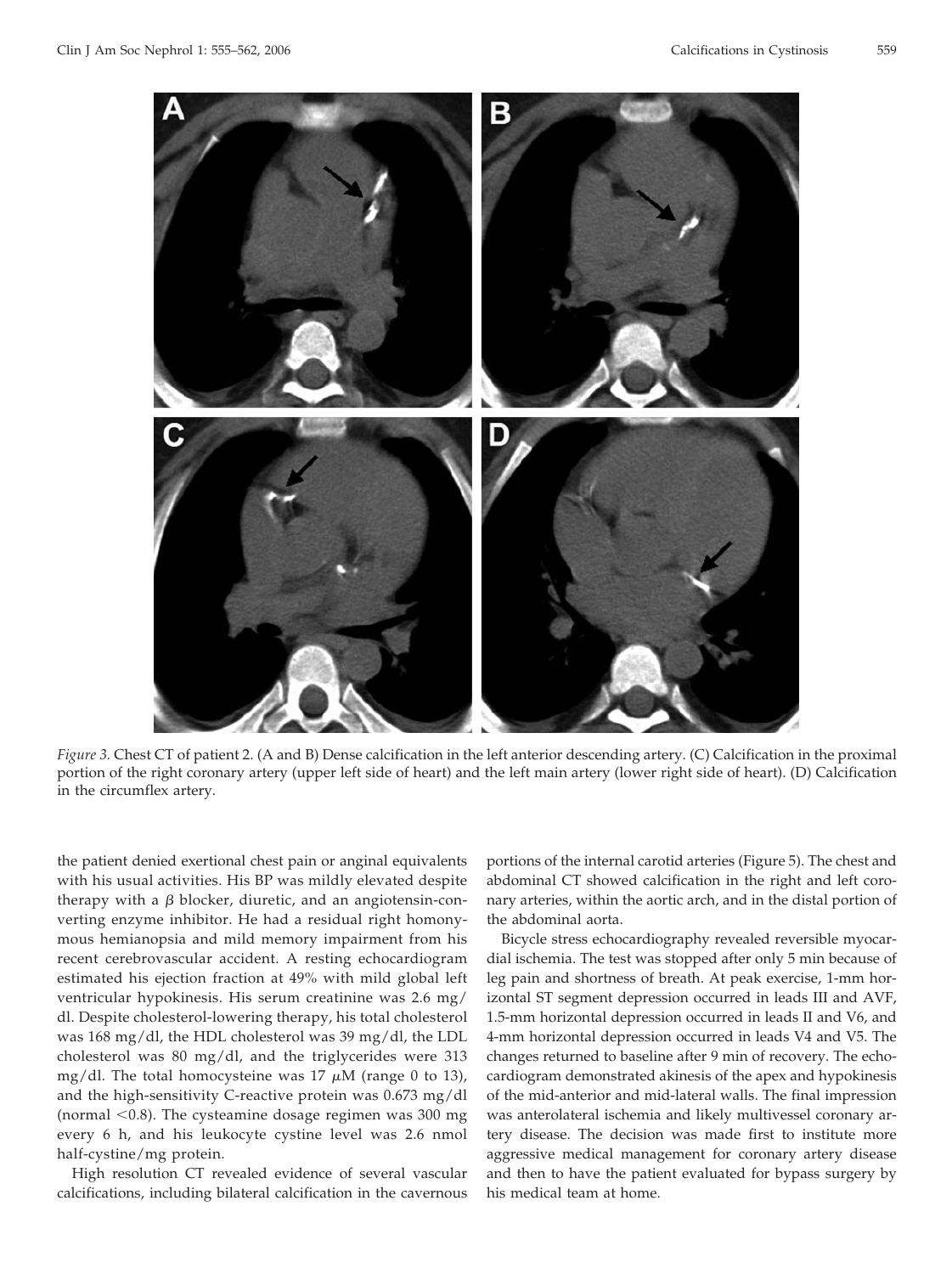

*Figure 4.* Coronary angiogram of patient 2. The large black arrows highlight high-grade occlusions in the proximal portion of the left circumflex and the obtuse marginal branch of the circumflex artery. The small black arrows highlight high-grade occlusions in the left anterior descending branch.



*Figure 5.* Calcifications on a coronal CT slice in the internal carotid arteries of patient 8. The black arrows point to calcification in the cavernous portion of the carotid arteries in this 37-yr-old man.

# **Discussion**

The destruction of individual parenchymal cells, perhaps through enhanced activation of apoptotic mechanisms (29), is considered the basis for tissue injury in nephropathic cystinosis. This process affects the kidney very early; the thyroid gland in late childhood; and the pancreas, muscle, and central nervous system in early adulthood (1,2). Most likely, the full spectrum of extrarenal involvement in cystinosis has not yet been elucidated; many of the late complications of cystinosis were recognized only after renal transplantation allowed patients to survive past adolescence (27).

We now add arteriopathy to the list of late complications of poorly treated cystinosis. The frequency of this finding can only be estimated, but in our cohort, 13 of 41 individuals displayed calcification of various medium and large vessels, most notable the coronary arteries and the arteries that feed the circle of Willis. Our patients underwent routine CT scans of the head and chest and were not selected on the basis of signs of vascular or cardiac compromise.

The high prevalence of cardiovascular morbidity and mortality in patients with renal disease has been well documented (30 –33), and our patients had several risk factors for vascular calcification and obstructive atherosclerosis. All 13 such patients in our cohort had endured renal failure and had undergone at least one renal allograft procedure. This frequency of renal transplantation (100%) was slightly greater than the frequency among patients who lacked calcifications (79%), but renal transplantation actually reduces the frequency of coronary artery calcification in patients with renal failure (34).

Nine of 13 patients with vascular calcifications had undergone previous dialysis. However, time on dialysis in this group did not differ significantly from that of the patients who had cystinosis and did not have vascular calcifications (Table 1).

Diabetes is another a major risk factor for atherosclerosis and coronary artery disease, and six (46%) of our 13 patients with vascular calcifications had diabetes (Table 1). This was significantly greater than the frequency of diabetes (2 of 28; 7%) in patients without calcifications and probably reflects the older age of the patients with calcifications; insulin dependence began at a mean age of 26 yr in our patients. Immunosuppressive agents such as tacrolimus and steroids also may have contributed to glucose intolerance among our posttransplantation patients (35–38).

Three of our 13 patients with vascular calcifications had total serum cholesterol levels 200 mg/dl, but this did not differ from the frequency for patients who did not have vascular calcifications (Table 1). Patients with posttransplantation cystinosis are known to exhibit elevations in total serum cholesterol (27).

Another possible risk factor for vascular calcifications in cystinosis involves abnormalities of calcium and phosphate homeostasis. Pretransplantation patients with cystinosis may develop medullary nephrocalcinosis (39), related to their urinary phosphate and calcium loads, which are substantially increased as a result of renal tubular Fanconi syndrome and the use of supplemental vitamin D to treat this complication. Ectopic calcification can occur in the basal ganglia and periventricular areas of the brain in posttransplantation patients who have cystinosis and have not received long-term cysteamine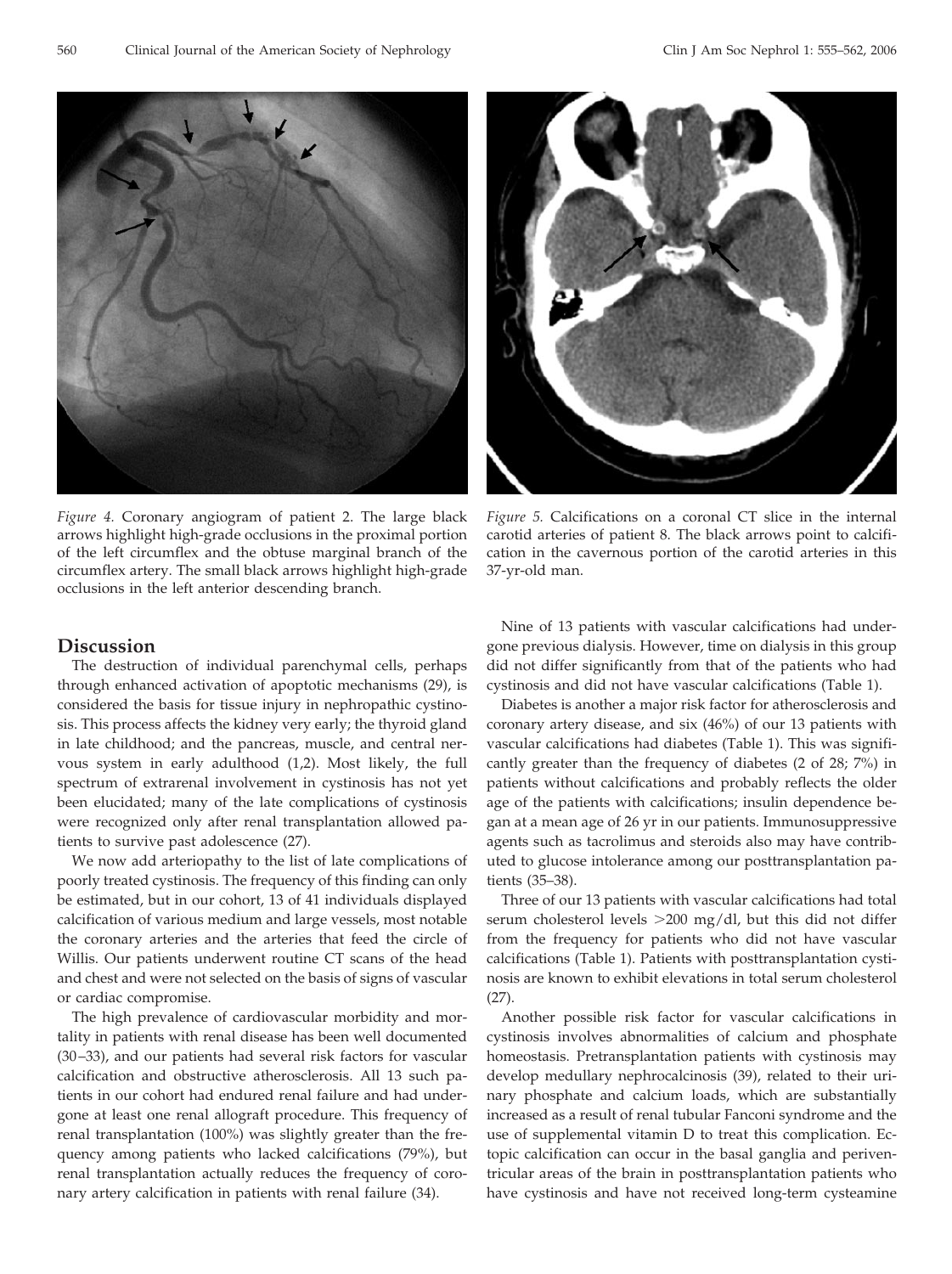therapy (16). However, serum calcium and phosphate levels in our patients with vascular calcification were not elevated. Moreover, the calcium-phosphate product, which strongly correlates with osteoblastic activity of vascular cells (40,41) and with the prevalence of vascular calcification (31–33), was not elevated in our patients. In fact, the average calcium-phosphate product was  $38 \text{ mg}^2/\text{dl}^2$  (Table 1), similar to that of our patients without vascular calcifications  $(41 \text{ mg}^2/dl^2)$  and significantly lower than the average of  $65 \text{ mg}^2/\text{dl}^2$  found in patients with coronary artery calcification and ESRD (32).

We could not attribute vascular calcification to hypertension, because our 13 posttransplantation patients with calcifications had the same frequency of hypertension (Table 1) as the 28 patients who lacked vascular calcifications. Other risk factors, such as hyperhomocysteinemia, increased C-reactive protein or advanced glycation end products, and markers of inflammation, could not be assessed because this was a retrospective analysis.

Outside of the moderately increased risk associated with diabetes, no specific risk factor or combination of risk factors for the development of vascular calcifications could be identified within our cohort of patients with cystinosis. Consequently, we propose that cystinosis itself is a risk factor for the development of vascular calcifications. Cystine continues to accumulate with age in cystinosis, and our affected patients were significantly older than their counterparts without vascular calcifications (Table 1). Moreover, the frequency of vascular calcifications was higher in patients who had been off cysteamine treatment for longer (Figure 1A) and was lower in patients who had been on cysteamine therapy longer (Figure 1B). Mechanistically, cysteamine lowers intracellular cystine stores, which may destroy individual vascular endothelial cells, resulting in secondary calcification. Cysteamine treatment has no known effect on the other putative risk factors for vascular calcifications.

Patients who have cystinosis and a history of chronic renal failure that necessitates dialysis and renal replacement therapy should be considered at high risk for the development of vascular calcifications and atherosclerosis. Beginning in early adulthood, these patients require careful monitoring and aggressive treatment to prevent the development of organ ischemia related to vascular calcification. Sustained oral cysteamine therapy should be provided to patients of all ages who have cystinosis to prevent the cellular destruction that results in tissue deterioration.

## **Acknowledgments**

This work was supported in part by the Intramural Research Programs of the National Institutes of Health, specifically, those of the National Human Genome Research Institute and the Hatfield Clinical Research Center.

We thank Brad Tinloy for statistical consultation.

## **References**

1. Gahl WA, Thoene JG, Schneider JA: Cystinosis: A disorder of lysosomal membrane transport. In: *The Metabolic and Molecular Bases of Inherited Disease*, 8th Ed., edited by Scriver CR, Beaudet AL, Valle D, Sly WS, New York, McGraw-Hill, 2001, pp 5085–5108

- 2. Gahl WA, Thoene JG, Schneider JA: Cystinosis. *N Engl J Med* 347: 111–121, 2002
- 3. The Cystinosis Collaborative Research Group: Linkage of the gene for cystinosis to markers on the short arm of chromosome 17. *Nat Genet* 10: 246 –248, 1995
- 4. Town M, Jean G, Cherqui S, Attard M, Forestier L, Whitmore SA, Callen DF, Gribouval O, Broyer M, Bates GP, van'T Hoff W, Antignac C: A novel gene encoding an integral membrane protein is mutated in nephropathic cystinosis. *Nat Genet* 18: 319 –324, 1998
- 5. Shotelersuk V, Larson D, Anikster Y, McDowell G, Lemons R, Bernardini I, Guo J, Thoene J, Gahl WA: CTNS mutations in an American-based population of cystinosis patients. *Am J Hum Genet* 63: 1352–1362, 1998
- 6. Gahl WA, Bashan N, Tietze F, Bernardini I, Schulman JD: Cystine transport is defective in isolated leukocyte lysosomes from patients with cystinosis. *Science* 217: 1263– 1265, 1982
- 7. Gahl WA, Tietze F, Bashan N, Steinherz R, Schulman JD: Defective cystine exodus from isolated lysosome-rich fractions of cystinotic leukocytes. *J Biol Chem* 257: 9570 –9575, 1982
- 8. Gretz N, Manz F, Augustin R, Barrat TM, Bender-Gotze C, Brandis M, Bremer HJ, Brodehl J, Broyer M, Bulla M, Callis L, Chantler C, Diekmann L, Dillon MJ, Egli F, Ehrich JH, Endres W, Fanconi A, Feldhoff C, Geisert J, Gekle D, Gescholl-Bauer B, Grote K, Gruttner R, Hagge W, Haycock CB, Hennemann H, Klare B, Leupold D, Lohr H, Michalk D, Oliveira A, Ott F, Pistor K, Rau J, Scharer K, Schindera F, Schmidt H, Schulte-Wissermann H, Verrier-Jones K, Weber HP, Willenbockel U, Wolf H: Survival time in cystinosis: A collaborative study. *Proc Eur Dial Transplant Assoc* 19: 582–589, 1983
- 9. Gahl WA, Dalakas MC, Charnas L, Chen KT, Pezeshkpour GH, Kuwabara T, Davis SL, Chesney RW, Fink J, Hutchison HT: Myopathy and cystine storage in muscles in patients with nephropathic cystinosis. *N Engl J Med* 319: 1461–1464, 1988
- 10. Charnas LR, Luciano CA, Dalakas M, Gilliant RW, Bernardini I, Cwik VA, Fraker D, Brushart TA, Gahl WA: Distal vacuolar myopathy in nephropathic cystinosis. *Ann Neurol* 35: 181–188, 1994
- 11. Sonies BC, Ekman EF, Andersson HC, Adamson MD, Kaler SG, Markello TC, Gahl WA: Swallowing dysfunction in nephropathic cystinosis. *N Engl J Med* 323: 565–570, 1990
- 12. Fivush B, Green OC, Porter CC, Balfe JW, O'Regan S, Gahl WA: Pancreatic endocrine insufficiency in posttransplant cystinosis. *Am J Dis Child* 141: 1087–1089, 1987
- 13. Chik CL, Friedman A, Merriam GR, Gahl WA: Pituitarytesticular function in nephropathic cystinosis. *Ann Intern Med* 119: 568 –575, 1993
- 14. Anikster Y, Lacbawan F, Brantly M, Gochuico BL, Avila NA, Travis W, Gahl WA: Pulmonary dysfunction in adults with nephropathic cystinosis. *Chest* 119: 394 – 401, 2001
- 15. Ehrich JH, Stoeppler L, Offner G, Brodehl J: Evidence for cerebral involvement in nephropathic cystinosis. *Neuropaediatrie* 10: 128 –137, 1979
- 16. Fink JK, Brouwers P, Barton N, Malekzadeh MH, Sato S, Hill S, Cohen WE, Fivush B, Gahl WA: Neurologic com-